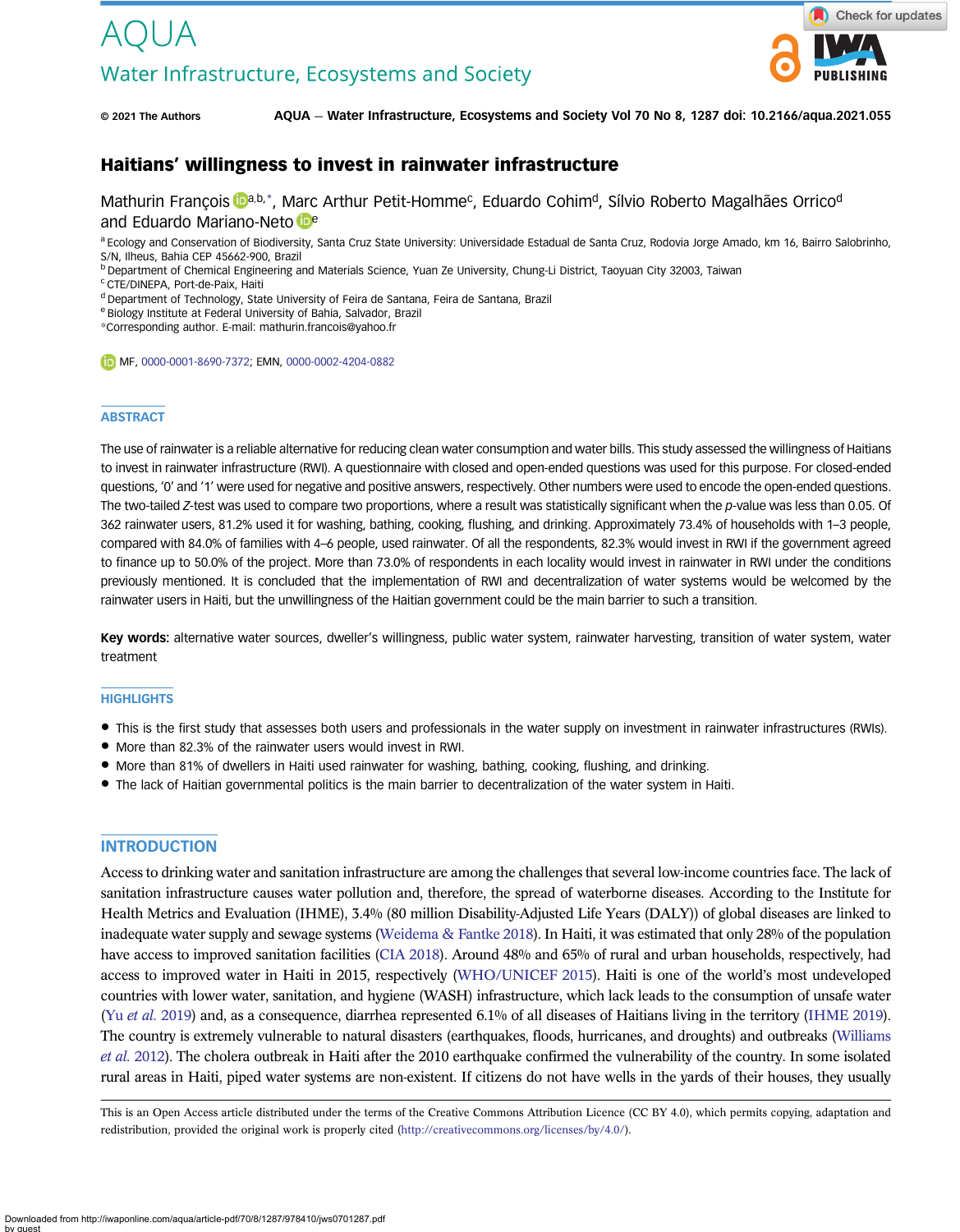have to walk very long distances to water sources (wells, and springs or open sources) that are often contaminated by dust, flooding, mosquito larvae, and so on [\(Chapman](#page-11-0) *et al.* 2020), and heavy metals and fecal coliform. Most users are aware of the consequences of drinking unsafe water. Surveys conducted in Haiti demonstrated that 54% of the respondents considered water safe when treated or free of bacteria (54%), and 95% believed that they could become sick if they drank unsafe water [\(Rayner](#page-12-0) et al. 2016). They use household water treatment (HWT) methods such as adding water purification tablets, boiling, or chlorination techniques to make the water potable. About 96% of Haitians used the HWT method [\(Cayemittes](#page-11-0) et al. 2013), according to which the users add a quantity of chlorine based on their intuition. This method is used by 1.8 billion people in the world ([Yang](#page-12-0) et al. 2012).

In 2009, the Haitian government established the Directorate of Potable Water and Sanitation (DINEPA) with the purpose of reforming, regulating, and developing the country's WASH. The effective distribution of water represents a challenge due to the centralized water system being used and controlled by a determined group (state representative) in each locality. The distribution is generally made according to a schedule, every 3 days or weekly, depending on the locality. Users sometimes complain that the water is either salty, dirty, or has too much chlorine. When the network has a technical problem, it can take several days or even months to fix it. Such a situation obliges residents to buy water from their neighbors who possess water reservoirs. The price of water buckets varies depending on the duration of the problem and the locality. Those who live in mountain areas often have difficulties receiving piped water at home due to the lack of pressure in the pumps caused by other users tapping illegally into the same Polyvinyl Chloride (PVC) pipes.

In Haiti, the population generally uses primitive means (e.g., jerry cans, buckets, and plastic drums) to collect rainwater for household activities such as washing dishes and clothes, flushing, and bathing. Rainwater infrastructure (RWI) could be a relevant alternative for increasing access to improved water and prevent stormwater overflows and erosion in Haiti, as well as other countries. In Taiwan, the use of rainwater harvesting systems (RWHSs) facilitates domestic water-use savings and energy savings, estimated at 21.6% and 138.6 (kWh/year-family), respectively (Chiu [et al.](#page-11-0) 2015). Studies carried out in different localities, such as China by Zhu et al. [\(2004\),](#page-13-0) Nigeria by [Efe \(2006\)](#page-11-0), Austin, USA, by [Mendez](#page-12-0) et al. (2011) and Seoul by Lee et al. [\(2012\)](#page-12-0) have confirmed that rainwater collected from metallic roofs meets all or almost all the World Health Organization standards for drinking purposes. Rainwater is generally non-polluted if its quality is not contaminated by dirt, organic micropollutants, metals, pesticides, etc. [\(Meera & Ahammed 2006](#page-12-0)).

In terms of microbial quality, rainwater can be altered by the excreta of animals (e.g., birds, rodents) that are sometimes found on roofs [\(Ahmed](#page-11-0) et al. 2011). Other factors, like roof material, physical boundary conditions, location, precipitation event characteristics, local meteorological factors, chemical properties, and so on, are also likely to influence rainwater quality ([Forster 1998](#page-11-0)). However, simple systems to dodge the first flush (1–2 mm of rain) are enough to clean the roof and only the fraction of the water for drinking needs to be filtered and disinfected before use [\(Hora](#page-12-0) *et al.* 2017). This is a popular practice in Australia and in the Brazilian semi-arid where 1 million systems were installed in one decade. Studies have shown that the system is suitable for many kinds of regions, including for rainy areas. The RWHS offers safe water with low energy consumption. It may reduce floods in urban areas. Despite a lack of technical knowledge, this practice is still used as an emergency solution or in places where there is no other conventional source of water, such as wells or public service. Water collected from rivers, wells, and other sources may be deteriorated by total dissolved solids (TDS), calcium, and sulfate due to the inter-action effects between groundwater and geological formations [\(Baazi](#page-11-0) *et al.* 2020). Consequently, it may be concluded that this water is not good for public consumption and does not respect the limits for physical and chemical parameters (e.g., pH, conductivity, and TDS), chemical properties related to water treatment, and hardness fixed by the WHO.

To benefit from the advantages offered by rainwater, an understanding of public perception is required to stimulate stakeholders to improve public water systems or seek other options, such as the democratization of water systems. This option may also lead to the decentralization of the water system currently used, and a reduction in water bills. However, the willingness of people to act may vary from one community to the next, or even in the same locality, due to the different demographic factors (financial means, age, study level, household size, and monthly salaries) that might exist. Haiti, with its high discrepancies in terms of income, study levels, and access to water is an example of such a reality. To the best of our knowledge, no previous research has been conducted on this subject in Haiti. Therefore, this present study intends to assess the willingness of Haitians to invest in an RWI. Since socio-demographic aspects play an important role in the acceptance of new technologies, we hypothesize that: (i) the utilization of rainwater is common in Haiti; (ii) dwellers would accept investing in RWI; and (iii) the willingness to invest in RWI varies according to the socio-demographic aspects of the respondents.

Our research paper proceeds as follows: In the second section, we present the research methodology, which includes the study area, survey design, inclusion criteria, validity of the questionnaire, and distribution of the questionnaires. The third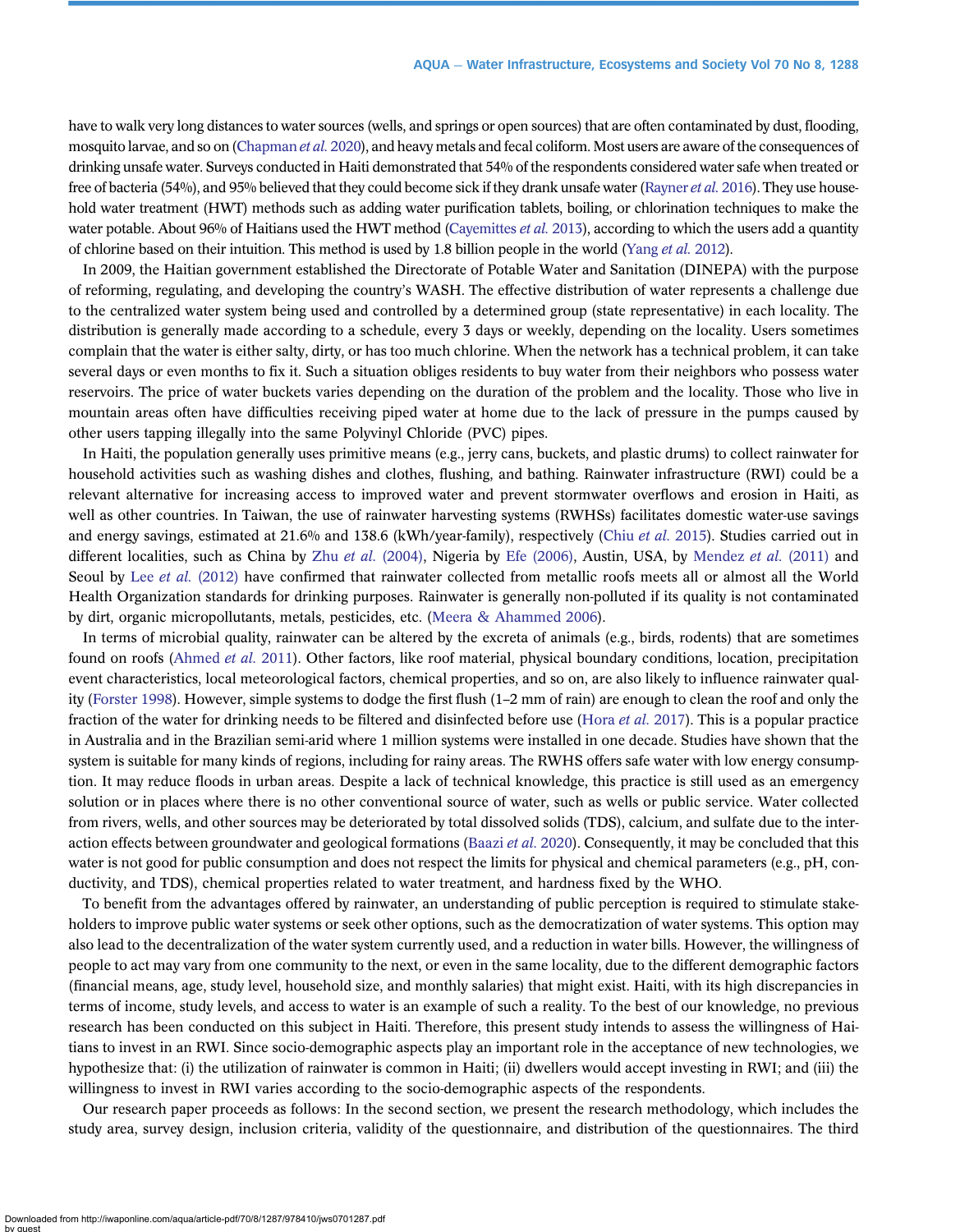section covers only statistical analysis. The fourth section envelops the results and discussion. In the fifth section, we seek to understand whether dwellers are willing to invest at least fifty percent of the RWI cost. In the sixth section, we address the waterboard employees' willingness to invest in RWI. In the final section, we present the conclusion and provide some recommendations, and limitations of this research to help decision-makers understand the need to invest in RWI. We expect that financial resources will be the major concern for the respondents when deciding whether to invest in rainwater infrastructure. Since the water supply is not legally distributed in the country, we expect that dwellers in arid areas are more willing to invest in RWI than others.

# **METHODOLOGY**

### Study area

Haiti is a Caribbean country that has approximately 12 million inhabitants. According to the International Monetary Fund, the Gross Domestic Product (GDP) per capita income of Haiti was estimated to be 857 USD in 2018. The total area of Haiti is 27.750 km<sup>2</sup>. More than 75.0% of this area is rough and mountainous [\(MDE 2001\)](#page-12-0). The temperature varies from the plains to the mountains, with mean averages of 27 and 16 °C, respectively. Haiti's climate is considered tropical. The annual rainfall varies between the low and high altitudes, from 400 to 2,000 mm, respectively ([MDE 1999](#page-12-0)). Access to drinking water is precarious in Haiti. The main ways of supplying water for drinking and domestic use are wells or rivers (35%), public fountains (21%), and the purchase of water buckets (19%) [\(Saade 2005\)](#page-12-0). For example, in the rural areas of Caracol and Limonade, wells, rivers, and fountains are the main water supply means used by the local populations, estimated at 4.440 and 11.059 residents, respectively [\(MEF/IHSI 2015](#page-12-0)). Different means of water supply, such as purchasing water trucks and water buckets, a public water system, among others, are used in the urban areas of Delmas, Cap-Haitien, Fort-Liberte, and Port-au-Paix, which have urban populations estimated at 395.260, 170.994, 22.416, and 121.220 inhabitants, respectively [\(MEF/IHSI](#page-12-0) [2015\)](#page-12-0). However, millions of cubic meters of rainwater are lost annually and cause floods almost every year. Natural hazards such as erosion, river sedimentation, flooding, and drought often affect Haiti due to its localization, lack of infrastructure, and anthropogenic actions such as accelerated deforestation, over the last 50 years. Improved water is unevenly distributed from urban to rural areas. Furthermore, Haitian government agencies do not have enough resources (including professionals) to address the problem of drinking water in the country [\(Gelting](#page-12-0) et al. 2013).

### Survey design

Two questionnaires, written in Haitian Creole, about investment in infrastructure for rainwater collection were used for faceto-face interviews with inhabitants in two rural areas (Caracol and Limonade) and five urban localities (Delmas, Port-de-Paix, Fort-Liberté, Cap-Haitien, and Fort-National (a shanty town) in different geographical departments of Haiti [\(Figure 1](#page-3-0)) about the investment in infrastructure for rainwater collection. The first questionnaire was divided into four sections with closed and open-ended questions. The first section covered the socio-demographic aspects of the respondents (e.g., gender, age, study level, religion, monthly income, and household size). The second section encompassed the following information: connection to a public water network, water bill payment, public water quality, purpose of the use of public water, information about public water treatment before use, information about having tap water at home, and tap water quality. The third section referred to the habit of using rainwater, treatment and storage methods, rainwater quality and purpose of use, storage duration, and finally, a comparison between rainwater and other water sources. In the fourth section, we focused on questions linked to water towers, placing or building it on the top of their houses, the kind of water stored in the water tower, and the willingness to invest in RWI. The second questionnaire aimed to collect information from the employees of the public water system about the water provided, the origin of the water, problems faced in improving the service, and the willingness of the Haitian government to support RWI.

#### Inclusion criteria and validity of the questionnaire

The criteria included dwellers that had lived in the localities for at least 6 months, were at least 18 years old (male or female), were neither decision-makers nor planners involved in water supply, and were willing to answer the questions. The validation criteria of a questionnaire require that it be correctly filled out, with no crossed-out answers. Regarding closed questions (e.g., 'yes', 'no', 'I do not know'), only one answer was acceptable. The valid questionnaires were signed either by the respondent or by someone from his or her family. Each questionnaire with no signature was rejected.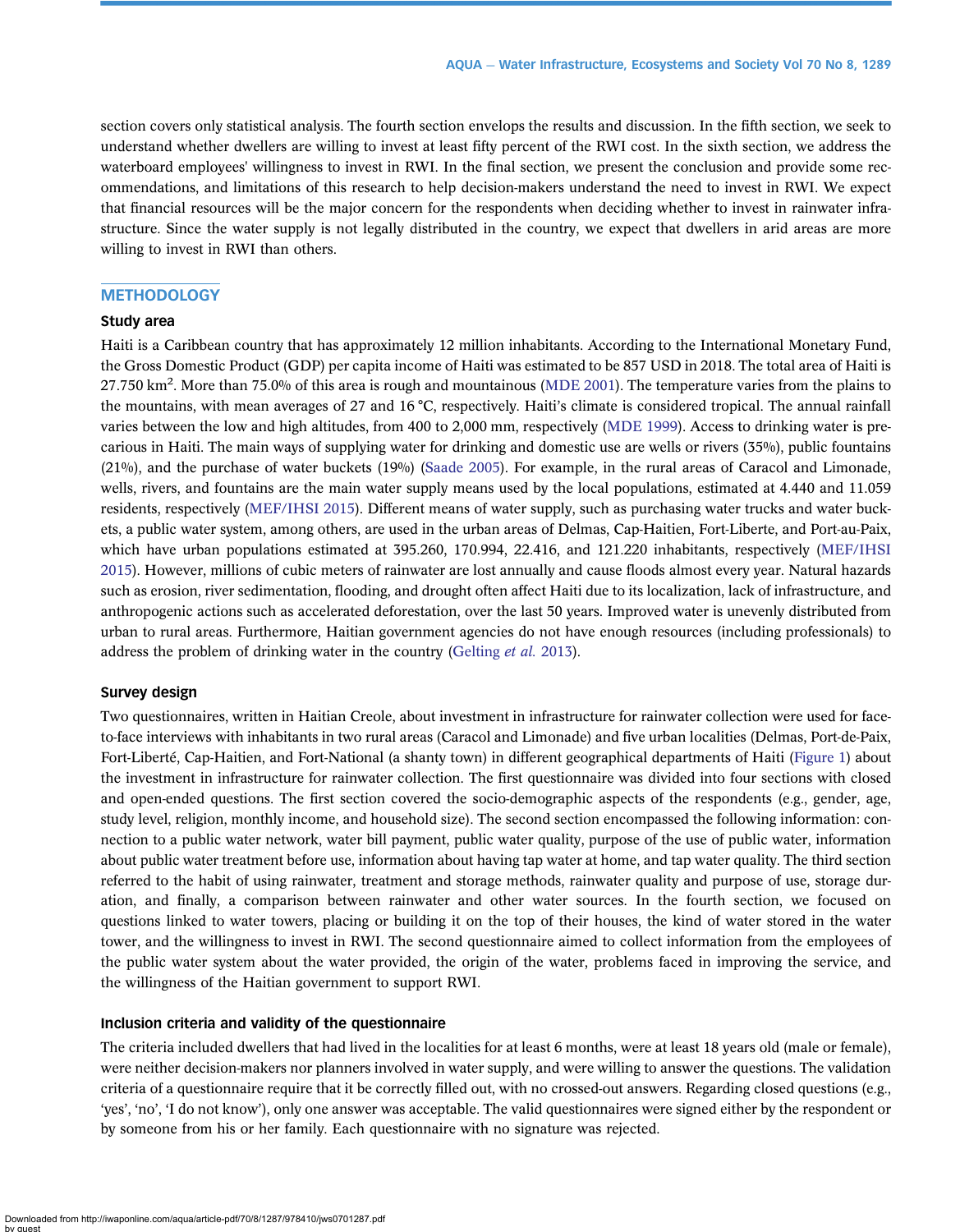<span id="page-3-0"></span>

Figure 1 | Map of the localities of the surveys.

### Distribution of the questionnaires

From August to September 2020, 394 participants living in seven municipalities were interviewed in Haiti. According to our pre-established validation criteria, 362 (91.9%) were valid for the statistical analysis (Table 1). In addition, six (6) employees working for DINEPA were interviewed.

#### Statistical analyses

The data were registered in the Microsoft Office Excel spreadsheet and then exported to R software (Version 3.4.3) to perform the statistical analysis. The analysis was done in parts. For the closed-ended questions, a binary system referred to as '0' and '1' was used for negative and positive answers, respectively. Other numbers were used to encode the open-ended questions. The two-tailed Z-test was used to compare the two proportions. Each result was statistically significant when the p-value was less than 0.05.

# RESULTS AND DISCUSSION

The results showed that most of the respondents practiced the Catholic religion (57.5%), 61.3% were female, 28.7% ranged from 26 to 35 years old, and 33.7% had a study level between incomplete high school and completed high school [\(Table 2](#page-4-0)).

# Sources of water used in Haiti and the perceptions of the users

Public water in this study refers to the water provided by DINEPA. Only 54.0% of all the interviewees were connected to a public water network. A further 43.5% thought this water was good quality, and 32.5% had tap water in their houses. The

| <b>Communes</b>         | <b>Fort-National</b> | <b>Delmas</b> | <b>Cap-Haitien</b> | Port-de-Paix | Caracol | Limonade | <b>Fort Liberté</b> | <b>Total</b> |
|-------------------------|----------------------|---------------|--------------------|--------------|---------|----------|---------------------|--------------|
| Applied quest*          | 30                   | 20            | 100                | 42           | 57      | 108      | 37                  | 394          |
| Valid quest*            | 27                   |               | 93                 | 37           | 51      | 103      | 34                  | 362          |
| Valid $R^*$ . $R^*(\%)$ | 90.0                 | 85.0          | 93.0               | 88.1         | 89.5    | 95.4     | 91.9                | 91.9         |

#### Table 1 | Distribution of the sample

Note: quest\*, Questionnaires; R\*. R\*, Recovery Rates.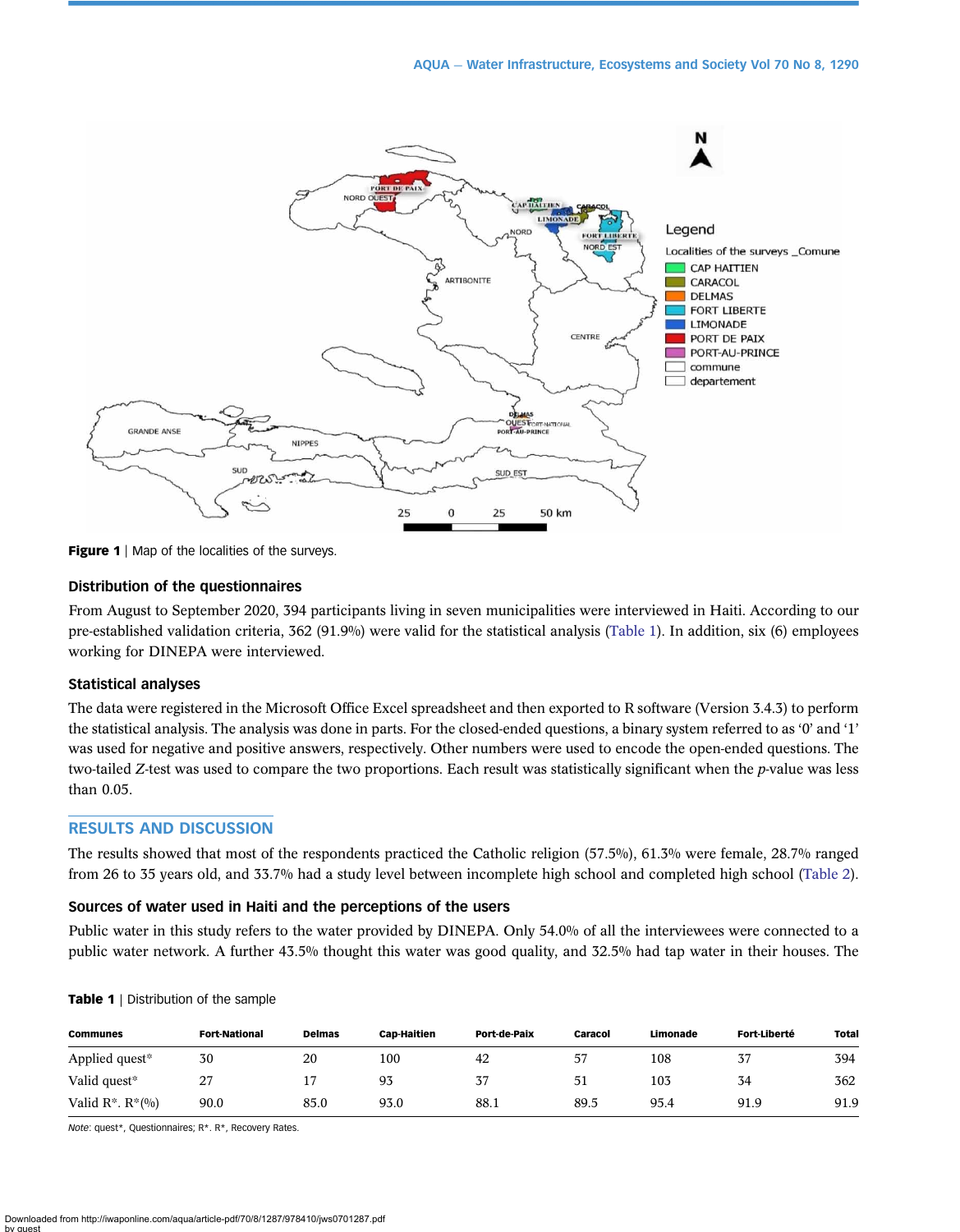| Socio-characteristics  |                                                           | <b>Numbers</b>              | Proportion (%)                      | <b>Description</b> |
|------------------------|-----------------------------------------------------------|-----------------------------|-------------------------------------|--------------------|
| Gender ( $n = 362$ )   | Male                                                      | 140                         | 38.7                                | 1                  |
|                        | Female                                                    | 222                         | 61.3                                | 2                  |
| Household size         | $1 - 3$                                                   | 94                          | 26                                  | 1                  |
|                        | $4 - 6$                                                   | 268                         | 74                                  | 2                  |
| Age range              | $18 - 25$<br>$26 - 35$<br>$36 - 45$<br>$46 - 60$<br>$61+$ | 69<br>104<br>88<br>85<br>16 | 19.1<br>28.7<br>24.3<br>23.5<br>4.4 | 2<br>3<br>4<br>5   |
| Study level            | Illiterate                                                | 2                           | 0.6                                 | $\boldsymbol{0}$   |
|                        | IF-CF                                                     | 105                         | 29.0                                | 2                  |
|                        | IS-CS                                                     | 122                         | 33.7                                | 4                  |
|                        | IB-CB                                                     | 112                         | 30.9                                | 6                  |
|                        | Others                                                    | 21                          | 5.8                                 | 7                  |
| Monthly salaries (USD) | Up to 83.3                                                | 154                         | 44.8                                | 1                  |
|                        | $83.3 - 167$                                              | 82                          | 23.8                                | 2                  |
|                        | 167-250                                                   | 30                          | 8.7                                 | 3                  |
|                        | 250 or more                                               | 78                          | 22.7                                | 4                  |

#### <span id="page-4-0"></span>Table 2 | Socio-demographic characteristics of the respondents

Note: IF-CF, Incomplete elementary–completed elementary; IS-CS, incomplete high school–completed high school; IB-CB, Incomplete bachelor degree–completed bachelor degree; others: more than bachelor degree. Due to the lack of data, the monthly salaries of residents in Fort-National are not included in this table.

other participants affirmed that the water was dirty and salty. The salinity of the water could be due to the presence of salts such as Magnesium Sulfate, Sodium Hydroxide, Sodium Chloride, Ammonium, and Potassium Nitrate in the sources where it is collected ([Obianyo 2019](#page-12-0)). The residents had tap water connected either to the public water system or to their own water system treated by inverse osmosis, or both. In Caracol, Fort-Liberté, and Port-de-Paix, 90.0, 97.1, and 91.9% of the participants are connected to a public water system, respectively. Concerning water quality, the result of this study is slightly superior to that found by [Shalamzari](#page-12-0) *et al.* (2016), in which 41.4% of the residents were satisfied with the quality of the water they used.

In one study conducted in France, 5.0% and 8.0% of the respondents were worried about the potability of rainwater and doubted its quality, respectively (Seidl et al. [2010\)](#page-12-0). In this present study, 81.2% (52.5% female as opposed to 28.7% for men) of all the respondents used rainwater in their houses, and 49.5% of them treated it for bathing, washing clothes, cooking, etc. They utilized gallon drums, plastic water barrels, buckets, reservoirs, and water towers to collect rainwater. Previous research carried out in the locality of Legane indicated that 72.1% of the participants treated the public water before drinking it [\(Galada](#page-11-0) *et al.* 2014). In the localities of this study, the percentage of dwellers that used rainwater ranged from 64.7 to 100% [\(Figure 2\)](#page-5-0). The rainwater use varied from rural to urban areas. Though the respondents held positive views of the water patterns, it is observed that the majority of users use rainwater as a water source. Caracol and Limonade (two rural areas) exhibited the lowest percentages (64.7 and 77.7%). However, in urban areas, this practice fluctuated from 81.1 to 100%. In contrast to a study carried out in Zambia in which the use of rainwater was rejected due to having no priority in people's culture and social context [\(Handia](#page-12-0) *et al.* 2003), in this study, the main concern was associated with the deterioration of rainwater quality, particularly the generation of certain aquatic bugs after a few days of storage. Some participants argued that the rainwater is 'slippery' and difficult to rinse off the body. They also reported that it darkens skin and causes itching when used for bathing. This deterioration may happen due to bird droppings, organic matter, debris on the roof where the rainwater is collected, uncleanliness of the gutter, debris in the storage tanks, or if the storage tanks are not well covered.

In Caracol, Limonade, and Cap-Haitien, rainwater is treated by 48.6, 36.1, and 33.7% of the users, respectively [\(Figure 3\)](#page-5-0). The residents of Port-de-Paix, Fort-Liberté, and Caracol pay an average water bills estimated at 21.8, 3.8, and 3.9 USD per month, respectively. Port-de-Paix exhibited the highest water bills as the payment is per volume consumed (0.63 USD/m<sup>3</sup>). This average tariff is higher than that of Malaysia (0.39 USD/m<sup>3</sup>) but lower than those of Indonesia and Singapore, which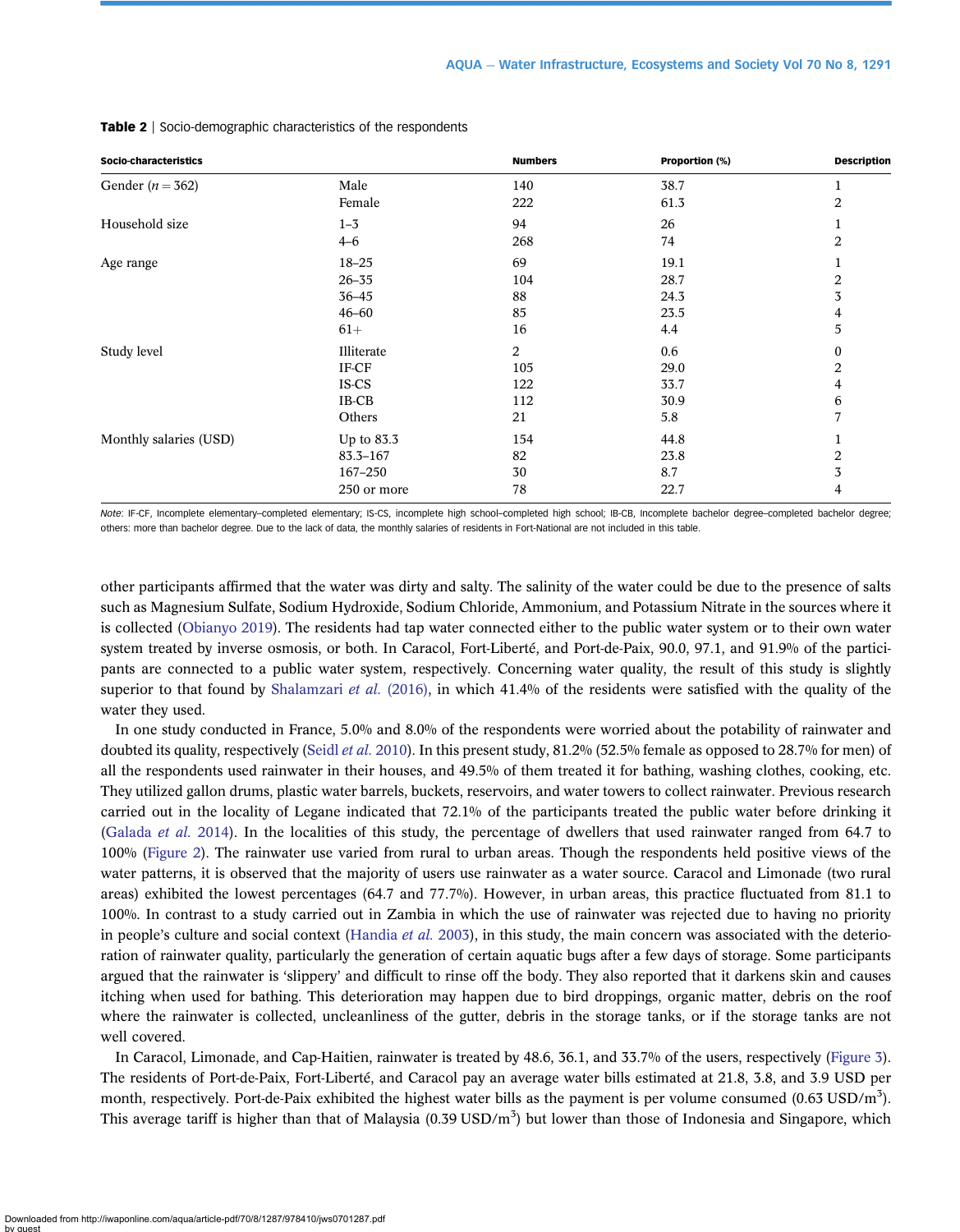<span id="page-5-0"></span>

Figure 2 | Different types of water used in the localities. Note: PWS, public water system near to their houses; TW, tap water at home; GTWQ, tap water quality is good.





are 0.77 and 1.88 USD/m<sup>3</sup>, respectively (Lee [et al.](#page-12-0) 2016). Even though centralized water systems offer benefits such as improved public health, environmental protection, economy of scale, and so on [\(Galada](#page-11-0) *et al.* 2014), decentralized water systems seem to be better for developing countries like Haiti, where most of the population have small enterprises or are unemployed. A decentralized water system could be an economical way to mitigate high water demand, high pressure on the hydrological cycle, climate change ([Shalamzari](#page-12-0) et al. 2016), as well as water scarcity. The use of rainwater is a reliable alternative to dealing with potable water issues, water stress and water bills in Haiti. The RWHS can play a role in the man-agement of rainwater runoff and water supply [\(Araujo](#page-11-0) et al. 2021). It has a cost-effectiveness advantage and does not require very highly skilled labor for its maintenance.

All dwellers in Fort-National and Delmas use rainwater. The absence of a public water system in Fort-National may explain the high use of rainwater. For the localities, rainwater treatment varies from 56.7% for Port-de-Paix to 82.4% for Delmas (Figure 3). The techniques used for rainwater treatment in Haiti are chlorine, water purification tablets, boiling, and adding salt or lemon. Few respondents affirmed that they have water filters. Insufficient space for rainwater storage is a factor leading non-users to reject rainwater alternatives. This observation is consistent with research carried out in Iran by [Shalamzari](#page-12-0) et al. (2016) and [Sheikh \(2020\)](#page-12-0) and in Africa by [Campisano](#page-11-0) et al. (2017). More than 70.0% of the participants used rainwater. Generally, 92.6, 40.5, 39.5, 31.4, and 19.9% of them used it for washing, bathing, cooking, flushing, and drinking purposes, respectively [\(Figure 4](#page-6-0)). These results are similar to findings of research conducted in Australia, where it is common to use rainwater in urban households for drinking and cooking purposes, sometimes without disinfection treatment ([Gardner & Vieritz 2010\)](#page-11-0). Over the 6 years up to 2013, home rainwater use increased from 15 to 28% in Australia ([Sharma & Gardner 2020](#page-12-0)).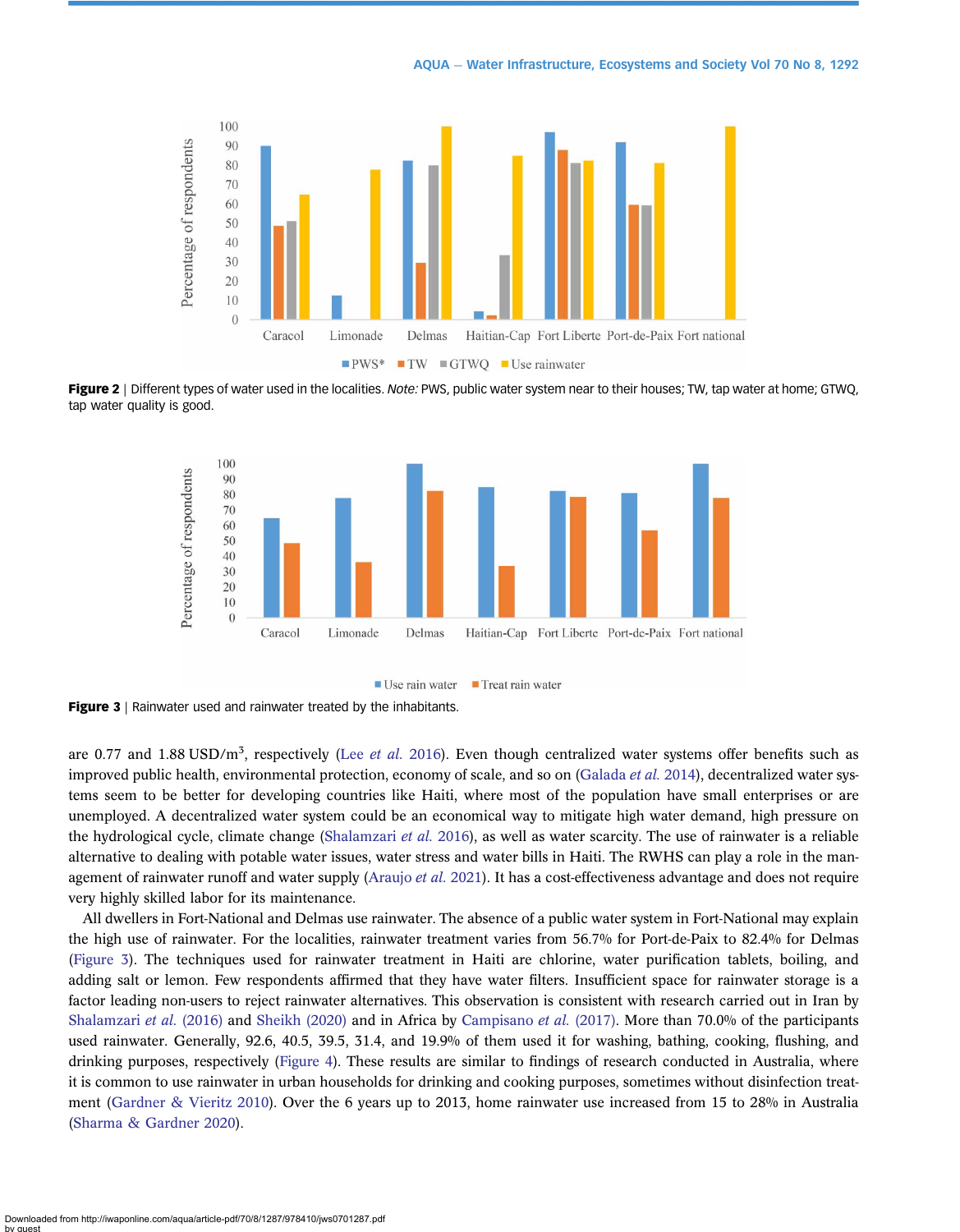<span id="page-6-0"></span>

Figure 4 | Purposes of using main water at home (a) and rainwater (b) in Haiti.

The residents had a more positive attitude toward rainwater than toward public water for drinking. At least 90% of the participants from Port-de-Paix, Fort-Liberté, Cap-Haitien, Delmas, and Limonade used rainwater for drinking (Figure 4). Caracol had the lowest percentage of rainwater users for drinking purposes, due to most of them having artesian wells or shallow wells in the yards of their houses. Regarding public water systems, over 96.6% of dwellers in Caracol, Fort-Liberté, and Port-de-Paix, use this water only for washing clothes, cooking, and bathing (Figure 4(a)). There are people in rural areas that use water for flushing because of a lack of WC. A total of 6.0 out of 7.0 localities used rainwater. This water is more in demand for drinking purposes than the water provided by DINEPA. 55.6% represented the highest percentage of participants that utilized public water for drinking (Figure 4(a)). This proportion is inferior to the finding of research conducted in Salomon Island, in which 98.0, 89.0, and 72.0% of the respondents used public water sources for drinking, cooking, and bathing, respectively [\(Anthonj](#page-11-0) et al. 2019).

The drinking purpose had the lowest percentage of using rainwater in the localities (Figure 4(b)). The availability of other water sources may lead residents to consider rainwater only for non-consumption purposes [\(Mukaromah 2020\)](#page-12-0). Females liked to use rainwater for washing clothes because it generates more moss, and therefore they use fewer detergents. Most females used rainwater for drinking and bathing purposes more than men did. For drinking, a significant difference between the genders was found only in the locality of Port-de-Paix (p-value = 0.02). Whereas in Cap-Haitien (p-value = 0.04), and in Limonade (*p*-value  $= 0.01$ ) a statistically significant difference for bathing was found.

# Comparison of rainwater to other sources of water

Dwellers of Caracol (39.3%), Limonade (48.1%), Cap-Haitien (53.2%), and Fort-National (74.1%) thought rainwater had good quality and, therefore, preferred to use it to other water sources (Figure 5). Residents of the other localities believed that the



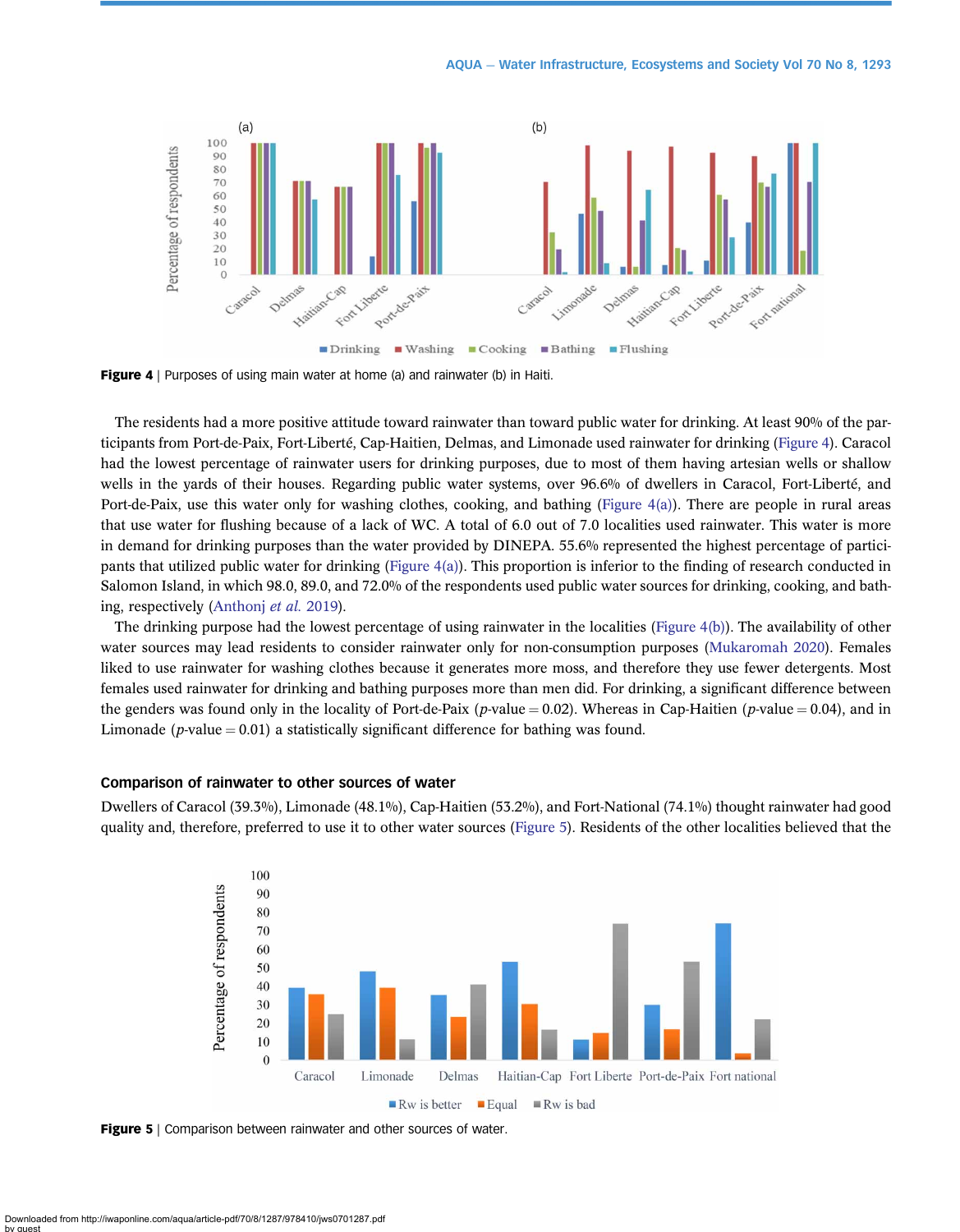rainwater quality was not good. Social interactions and socio-demographics are factors used to assess residents' perceptions and know how to reduce water scarcity ([Rasoulkhani](#page-12-0) et al. 2018).

When comparing rainwater to other water sources from one locality to another, such as Caracol and Fort-Liberté, Caracol and Fort-National, Limonade and Fort-Liberté, Limonade and Fort-National, Cap-Haitien and Fort-Liberté, Cap-Haitien and Port-de-Paix, Delmas and Fort-National, it was found that the p-value ranged from 0.0001 to 0.030. The rainwater quality is equal to other water sources. Significant differences were identified between Caracol and Limonade, Caracol and Port-de-Paix, Caracol and Fort-National, Limonade and Cap-Haitien, Delmas and Fort-National, Cap-Haitien and Fort-National. The lowest Z-score and p-value were 2.017 and 0.00001, and the high values were 8.48 and 0.003. The test gave the highest value, but the significance is minor. On one hand, these results explain how the perception of rainwater users varies between localities, and, on the other hand, shows the need to use alternative water sources. In Port-de-Paix, females represented the highest proportion of rainwater users compared to males (Figure 6). It may be because they generally stay at home. They use more water than men and, therefore, know more about water quality. Gender did not influence the use of rainwater, except in Cap-Haitien. Females represented the highest proportion of rainwater users.

Generally, 23.3 and 10.7% of females used rainwater for bathing and drinking, respectively, as opposed to 17.2 and 8.7% of men. In one research carried out in Brazil, 25.0% of males accepted using rainwater for drinking [\(Seidl](#page-12-0) *et al.* 2010). Contrary to a study carried out in China by He et al. [\(2007\)](#page-12-0), education level did not influence the respondents' habit of using rainwater. Regarding interviewees' ages, rainwater was used by over 74%, except for those living in the locality of Caracol (17.0%) (Figure 7).

The interviewees aged 18–25, 26–35, 46–60, and 61 or more years old represented 81.7, 83.0, 72.8, 77.0, and 66.2% of participants that used rainwater, respectively (Figure 7). It can be seen that the younger respondents had higher proportions.







**Figure 7** | Age range of the respondents in relation to willingness to use rainwater.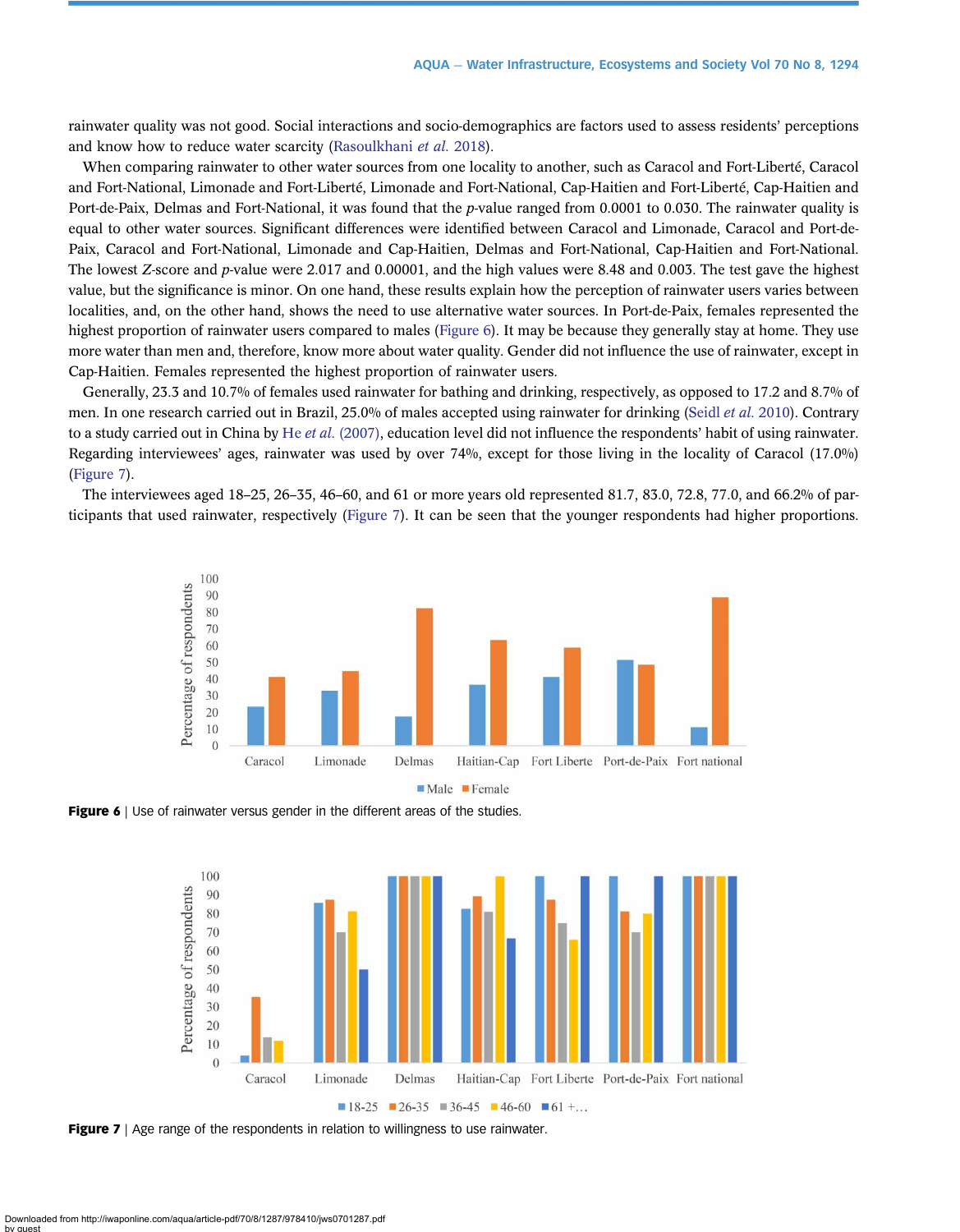Financial resources determine the inhabitants' habits of using rainwater. Low-income dwellers (up to 83.3 USD monthly) were the major users of rainwater (36.3%) (Figure 8).

Approximately 6.1% of the respondents earning 167–250 USD had the habit of using rainwater in their daily activities. Rainwater use among those who had a monthly salary estimated at 83.3 to 167 USD and 250 USD or more was only 19.2 and 18.6%, respectively (Figure 8). There is no significant difference between the different proportions. The respondents that had the lowest monthly salaries represented 45.3%. The households with more people had a better acceptance of rainwater in the localities of this study, except in Port-de-Paix, where households with 1 to 3 people represented a higher proportion (83.3%) than those with 4–6 people (80.6%) (Table 3). There is no significant difference between the two groups of households.

From all participants, 73.4% of 1–3 people households had a rainwater user, in opposition to 84.0% for households with 4 to 6 people. These high acceptance rates indicate that rainwater could be used in place of water from wells and fountains that is contaminated due to the lack of sanitation infrastructure in the country. It is observed that large households are more willing to use rainwater than small households, but the difference is not statistically significant. This could be explained by the fact that large households use more water or spend more money on buying clean water. This result is consistent with research



Figure 8 | The practice of using rainwater according to the monthly salaries of the inhabitants. Note: The data of Fort-National were not represented in the calculus displayed in the figure due to the lack of willingness of the respondents to respond the question referred to their monthly salaries.

| <b>Localities</b>         | People/Household   | <b>Number</b> | <b>Proportion (%)</b> | <b>User of rainwater</b> | User of rainwater (%) | Two-tailed test (p-value) |
|---------------------------|--------------------|---------------|-----------------------|--------------------------|-----------------------|---------------------------|
| Caracol $(n=51)$          | $1 - 3$<br>$4 - 6$ | 26<br>25      | 51.0<br>49.0          | 16<br>17                 | 61.5<br>68.0          | 0.6                       |
| Limonade ( $n = 103$ )    | $1 - 3$<br>$4 - 6$ | 19<br>84      | 18.4<br>81.6          | 12<br>68                 | 63.2<br>81.0          | 0.09                      |
| Delmas $(n=17)$           | $1 - 3$<br>$4 - 6$ | 8<br>9        | 47.1<br>52.9          | 8<br>9                   | 100.0<br>100.0        | ns                        |
| Cap-Haitien $(n = 93)$    | $1 - 3$<br>$4 - 6$ | 19<br>74      | 20.4<br>79.6          | 14<br>65                 | 73.7<br>87.8          | 0.12                      |
| Fort-Liberté ( $n = 44$ ) | $1 - 3$<br>$4 - 6$ | 4<br>40       | 9.1<br>90.9           | 2<br>26                  | 50.0<br>86.7          | 0.55                      |
| Port-de-Paix $(n = 37)$   | $1 - 3$<br>$4 - 6$ | 6<br>31       | 16.2<br>83.8          | 5<br>25                  | 83.3<br>80.6          | 0.97                      |
| Fort-National $(n=27)$    | $1 - 3$<br>$4 - 6$ | 12<br>15      | 44.4<br>55.6          | 12<br>15                 | 100.0<br>100.0        | ns                        |

Table 3 | The use of rainwater according to the household size of the respondents

Note: ns, not statistically significant.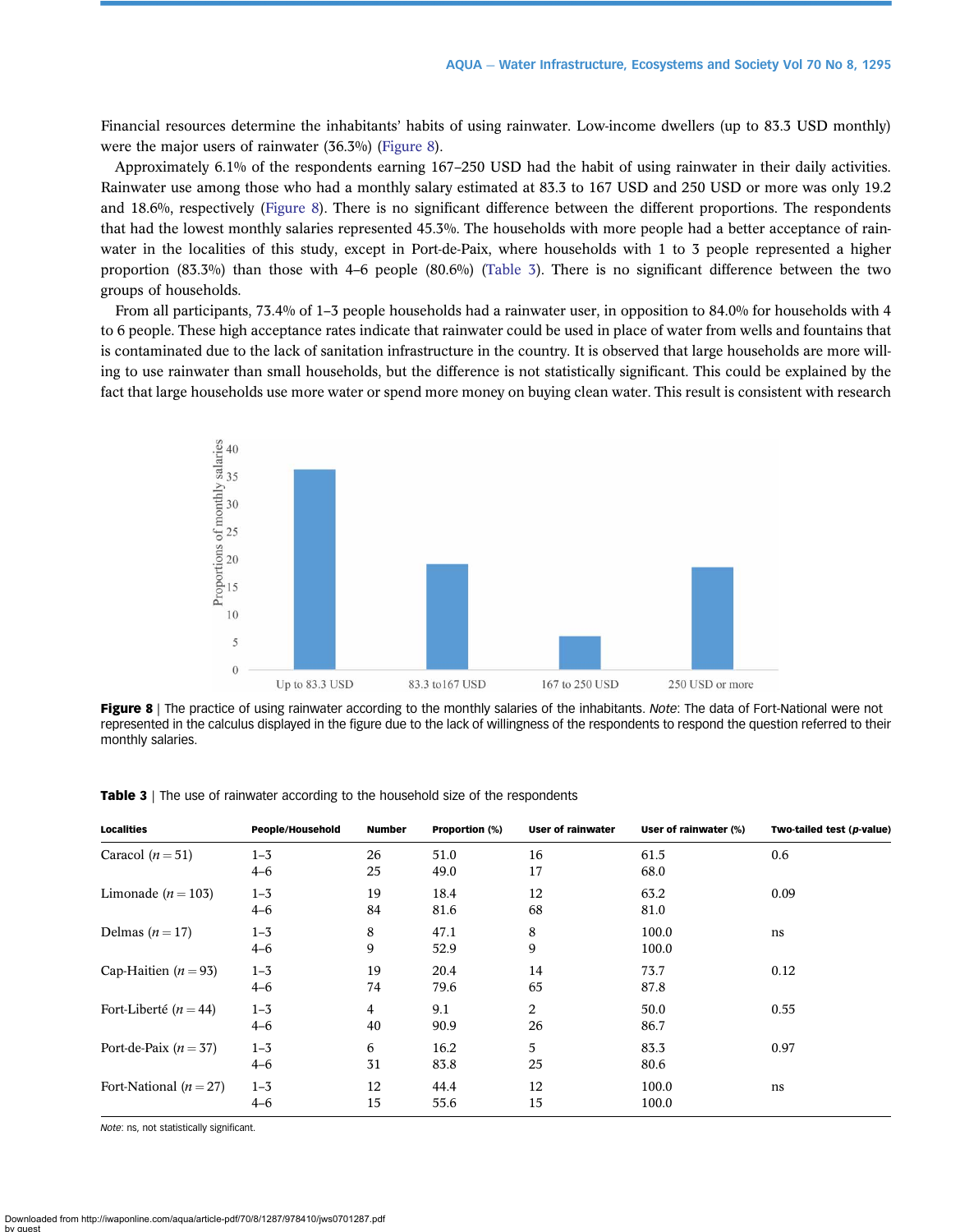carried out by [Staddon](#page-12-0) et al. (2018), in which the adoption of rainwater is higher in large families than in small families. It is also in accordance with findings of research conducted in the state of Guanajuato, central Mexico, which demonstrated that rainwater was the main water source ([Fuentes-Galván](#page-11-0) et al. 2018). In Tlalpan, Mexico, rainwater is capable of meeting 88% of household water demand during the 6-month wet season, with an annual saving of 55% [\(Nolan & Lartigue 2017\)](#page-12-0). In Brazil, the use of rainwater has a high potential for potable water savings and an economic benefit for public administration due to a reduction in water bills [\(Ghisi](#page-12-0) et al. 2017), and leads to potential potable water savings estimated at 41% in the Southeastern part of the country ([Ghisi](#page-12-0) et al. 2007).

Rainwater utilization can also be used for drinking purposes in countries that face a potable water problem, such as Haiti. Studies conducted in Australia demonstrated that trace metals such as arsenic, cadmium, chromium, lead and iron in rain-water were below the health limit guidelines, except in some industrial areas ([Chubaka](#page-11-0) *et al.* 2018). According to the results of research conducted in Jalisco state, Mexico, the introduction of RWHSs in this community significantly decreased the incidence of Acute Diarrheal Diseases significantly ([González-Padrón](#page-12-0) et al. 2019).

# Dwellers' willingness to invest in RWI

The highest percentage of residents that had a water tower in each locality did not exceed 29.4%. We found that all the participants had a water tower only in the locality of Caracol. More than 73.0% of respondents in each locality would invest in RWI if the government or other decision-makers invest at least 50.0% (Figure 9). Of 362 users of rainwater, 82.3% would invest in RWI under the same conditions previously mentioned.

This high acceptance proves that the democratization and decentralization of the water system in Haiti is possible. Each resident, or the majority of them, could have their own water system. A lack of financial resources was the major obstacle for the remaining 17.7%. Some respondents commented that they were not landlords of the houses; therefore, they were reluctant to invest in such a project. Research implemented in Mexico revealed that water storage tanks cost more than half of the total cost required to implement rainwater harvesting and greywater reuse systems [\(Zavala](#page-13-0) *et al.* 2016). In this study, the willingness of the inhabitants to invest in RWI varied from rural dwellers to urban dwellers. About 87% of dwellers in urban areas, as opposed to 73.3% of inhabitants living in rural areas, use rainwater for household activities. A significant difference was found between the two groups (Z-score = 3.2856, p-value = 0.001, 0.05). This result is consistent with the results of research conducted in the Philippines, in which 98.2% of the respondents wanted to use an RWHS for their domestic water source, 89% were willing to pay for collected water, and 94% were interested in having their own private RWHS (Roa [et al.](#page-12-0) 2019). In our present work, the inhabitants of rural areas are less interested in using rainwater. This may be because they have other water sources, like springs and wells in their yards. It also found that dwellers in urban areas were more willing to invest in RWI than those in rural areas (87.5% of inhabitants in urban areas, as opposed to 75.3% of those who dwelled in rural areas). This result is statistically significant. Among the socio-demographic aspects considered (e.g., gender, study levels, age, and income), gender was not a factor that influenced the attitude and willingness in both rural and urban areas to invest in RWI. In the rural areas, the only significant difference was found in the income aspect between those (68% of respondents) that have a monthly salary estimated at up to 83.3 USD and those (86.5% of the



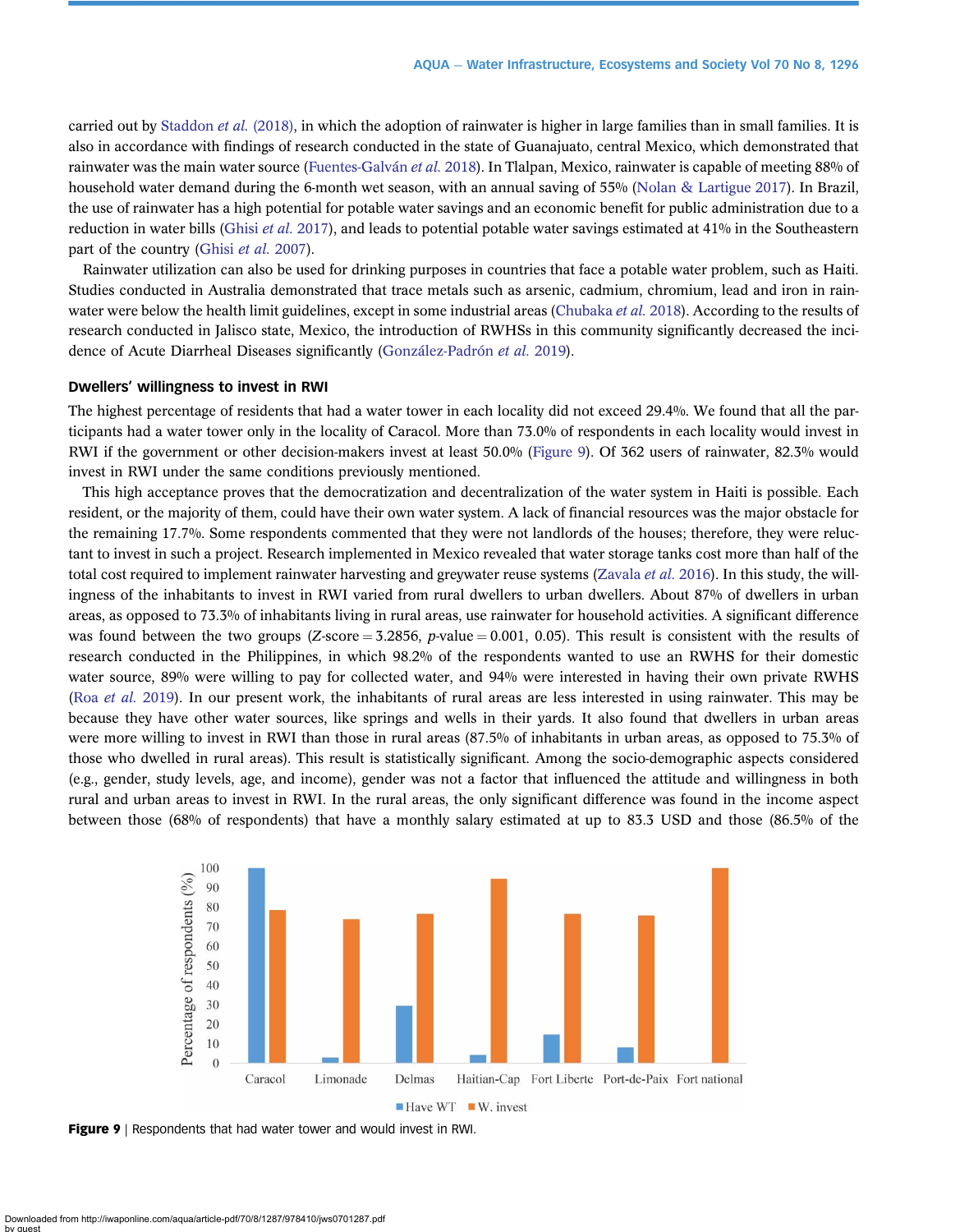interviewees) with an estimated monthly salary equivalent to 250 USD or more. However, in urban areas, significant differences were found between those who were 18–25 years old compared to those who were 36–45 years old, and 18–25 years old compared to those who were between 46 and 60 (with p-values varying from 0.014 to 0.027). Regarding their incomes, a significant result (p-value  $= 0.004$ , 0.05) was found between those that gained up to 83.3 USD and those who received 167–250 USD monthly as a salary. In urban areas, this study did not identify the education level of the dwellers as a main factor in investing in RWI. We observed that the socio-demographic aspects referring to household size, age, and gender influenced the attitude toward and willingness of the residents toward the use of rainwater, where the largest households (i.e., households with 4–6 people), and females, represented statistically significant results compared to small households and males, respectively. In the age category, a statistically significant difference was found between residents aged 26–35 years old and those aged 36–45 years old, in which the youngest residents were more willing to use rainwater. No significant results were found among socio-demographic aspects of the residents regarding their attitude towards and willingness to invest in RWI.

#### Employees' willingness to invest in RWI

A total of six (6) employees at DINEPA (3 directors, 1 assistant director, 1 senior engineer, and 1 tracking engineer) were interviewed. They are all civil engineers and work in the areas of this study. Three (3) employees said that the water they distributed was from wells. The other three distributed water from catchment areas. When questioned about the frequency of distributed water, half of them affirmed that the distribution frequency varied from 3 to 5 days and argued that lack of energy was the main issue. The others said that there was no problem. However, they recognized that water distribution frequency varied from one to three days. Concerning the possible willingness of the Haitian government to finance at least 50% of RWI costs, 5 out of 6 had a positive view that investment in RWI is a promising option, but all responded that the government would not be interested in such a project. This finding indicates that the Haitian government could be the main barrier to the implementation of RWI in the country.

Economic aspects and local regulations can be considered as the main constraints to implementing RWH systems and tech-nology selection ([Campisano](#page-11-0) et al. 2017). Contrary to research findings in the Philippines, in which initiatives for implementation of rainwater solutions is socially and politically encouraged ([Esguerra](#page-11-0) *et al.* 2011), in this present research, the lack of resources and the unwillingness of the Haitian government are the main impediments. Some of the respondents highlighted that water catchment from wells would be less expensive, and therefore, more economical for the decisionmakers. Even with the high percentage of rainwater users and their eagerness to invest in RWI, the unwillingness of the government to invest in such an alternative is the main barrier. This observation is in accordance with research conducted by [Kumar \(2004\)](#page-12-0), in which the authorities did not have the desire to invest in roof water harvesting.

# CONCLUSIONS, STRENGTHS AND LIMITATIONS, AND RECOMMENDATIONS

This study assessed the willingness of Haitians to invest in RWIs. More than half of the respondents had public water near their houses. However, only 43.5% of them thought this water was a good quality. Around 81.2% of all the respondents used rainwater, and 49.5% treated it before use. Rainwater is used in Haiti for washing, taking showers, cooking, flushing, and drinking purposes. Around 44.9% of the rainwater users thought this water was better than other water sources, 19.9% thought it was equal to other water sources, and 35.0% thought it was. However, only 0.1% affirmed that rainwater was the worst source. Socio-demographic aspects such as gender, age, monthly salaries, and study levels did not statistically influence the willingness to use rainwater. Large household sizes were more willing than small household sizes to invest in RWIs. 82.3% of respondents affirmed they would invest in RWI if the government accepted to finance 50% or more of such a project. All the employees at DINEPA thought and affirmed that investing in RWI was a reliable alternative. However, they all argued that the Haitian government would not invest in such a project. Therefore, it was concluded that the decentralization or democratization of water systems is seen as a positive development among the different localities targeted in this study, but the unwillingness of the government could be the main barrier. It can also be concluded that rainwater is important for the residents of Haiti and a major part of them already know how to treat it. As such, our two first hypotheses were verified. The last one was not verified, as the socio-demographic aspects did not influence the attitude and willingness of the residents to invest in RWI. One of the strengths of this study is that it encompasses the attitudes of residents from different localities in regions of Haiti concerning the public water system, rainwater, and the possibility of investing in RWI. However, the limitations of this study include small interviewee numbers in some localities compared to others, and the unwillingness of some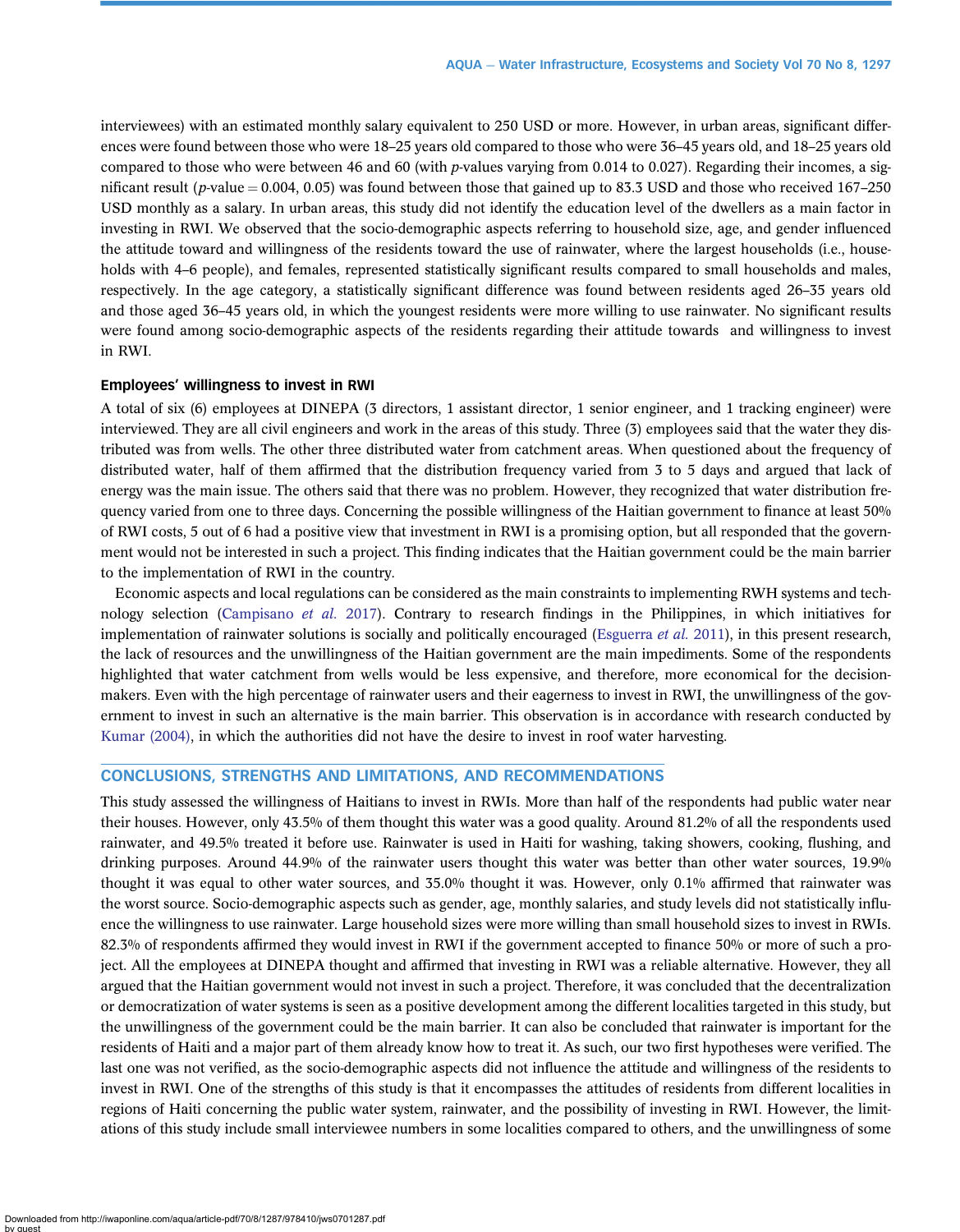<span id="page-11-0"></span>respondents to provide information about their incomes. Lack of information about whether or not residents would prefer to have a town expert to maintain their rainwater system, and the possibility of changing their opinion if power reliability was improved, are also among the main limitations of this study. Further research in other localities and interviewing more inhabitants is necessary to find out the willingness of more rainwater users to invest in such technology in the country, which in turn can help decision-makers understand the need for the implementation of rainwater infrastructure.Electricity supply improvement is an important aspect of the acceptance of RWI. However, no studies have yet addressed this issue in Haiti. Information about whether residents would prefer a town expert to maintain RWI is also an important point that is strongly encouraged to address the attitude and willingness of residents to invest in RWI.

# ACKNOWLEDGEMENTS

Many thanks to Jacob Beaudelaire, Jacquelin Garçon, Luders Dimanche, and Valais Jean Ferry for their active participation in the data collection of this study. The authors thank the anonymous reviewers for their suggestions and recommendations.

#### FUNDING

This research received no specific grant from any funding agency, commercial or not-for-profit sectors.

# CONFLICTS OF INTEREST

The authors declare no conflict of interest.

# DATA AVAILABILITY STATEMENT

All relevant data are included in the paper or its Supplementary Information.

#### **REFERENCES**

- Ahmed, W., Gardner, T. & Toze, S. 2011 [Microbiological quality of roof-harvested rainwater and health risks: a review.](http://dx.doi.org/10.2134/jeq2010.0345) Journal of Environmental Quality 40 (1), 13–21.
- Anthonj, C., Tracy, J. W., Fleming, L., Shields, K. F., Tikoisuva, W. M., Kelly, E., Takkar, B. M., Cronk, R., Overmars, M. & Bartram, J. 2019 [Geographical inequalities in drinking water in the Solomon Islands](http://dx.doi.org/10.1016/j.scitotenv.2019.135241). Science of the Total Environment 712, 2–14.
- Araujo, M. C., Leão, A. S., Jesus, T. B. & Cohim, E. 2021 [The role of rainwater harvesting in urban stormwater runoff in the semiarid region of](http://dx.doi.org/10.1080/1573062X.2021.1877743) [Brazil.](http://dx.doi.org/10.1080/1573062X.2021.1877743) Urban Water Journal 18 (4), 248–256.
- Baazi, H., Kalla, M. & Tebbi, F. Z. 2020 [Hydrochemical characterisation of groundwater quality: Merdja plain \(Tebessa Town, Algeria\)](http://dx.doi.org/10.28991/cej-2020-03091473). Civil Engineering Journal 6 (2), 318–325.
- Campisano, A., Butler, D., Ward, S., Burns, M. J., Friedler, E., Busk, K., Fisher-Jeffes, L. N., Ghisi, E., Rahman, A., Furumai, H. & Han, M. 2017 [Urban rainwater harvesting systems: research, implementation and further perspectives.](http://dx.doi.org/10.1016/j.watres.2017.02.056) Water Research 115, 195–209.
- Cayemittes, M., Busangu, M. F., Bizimana, J. d. D., Barrère, B., Sévère, B., Cayemittes, V. & Charles, E. 2013 Enquête Mortalité, Morbidité et Utilisation des Services, Haïti, 2012. MSPP, IHE and ICF International, Calverton, MD.
- Chapman, K. S., Merceron, A., Nicole, C., Myers, N. C. & Wood, E. A. 2020 Women'[s lived-experiences of water infrastructure in Gressier,](http://dx.doi.org/10.1080/02508060.2020.1839836) [Haiti.](http://dx.doi.org/10.1080/02508060.2020.1839836) Water International 45 (7–8), 901–920.
- Chiu, Y.-R., Tsai, Y.-L. & Chiang, Y.-C. 2015 [Designing rainwater harvesting systems cost-effectively in a urban water-energy saving scheme by](http://dx.doi.org/10.3390/w7116285) [using a GIS-simulation based design system.](http://dx.doi.org/10.3390/w7116285) Water 7, 6285–6300.
- Chubaka, C. E., Whiley, H., Edwards, J. W. & Ross, K. E. 2018 [A review of roof harvested rainwater in Australia](http://dx.doi.org/10.1155/2018/6471324). Journal of Environmental and Public Health 1, 1–14.
- CIA 2018 The World Factbook. Central Intelligence Agency (CIA), Haiti. Available from: [gov/library/publications/the-world-factbook/geos/](http://gov/library/publications/the-world-factbook/geos/ha.html/) [ha.html/](http://gov/library/publications/the-world-factbook/geos/ha.html/) (accessed 28 December 2020).
- Efe, S. I. 2006 [Quality of rainwater harvesting for rural communities of Delta State Nigeria](http://dx.doi.org/10.1007/s10669-006-7829-6). Environmentalist 26, 175–181.
- Esguerra, A. T., Madrid, A. E. & Nillo, R. G. 2011 Rainwater harvesting, quality assessment and utilization in region I. E-International Scientific Research Journal 3 (2), 145-155.
- Forster, J. 1998 The infl[uence of location and season on the concentrations of macro-ions and organic trace pollutants in roof runoff.](http://dx.doi.org/10.2166/wst.1998.0382) Water Science and Technology 38 (10), 83–90.
- Fuentes-Galván, M. L., Medel, J. O. & Hernández, L. A. A. 2018 [Roof rainwater harvesting in central Mexico: uses, bene](http://dx.doi.org/10.3390/w10020116)fits, and factors of [adoption.](http://dx.doi.org/10.3390/w10020116) Water 116 (10), 2–15.
- Galada, H. C., Montalto, F. A., Gurian, P. L., Sheller, M. & Ayalew, T. B. 2014 Assessing preferences regarding centralized and decentralized water infrastructure in post-earthquake Leogane, Haiti. Earth Perspectives 5 (1), 1-13.
- Gardner, T. & Vieritz, A. 2010 [The role of rainwater tanks in Australia in the twenty](http://dx.doi.org/10.3763/asre.2009.0074) first century. Architectural Science Review 53, 107-125.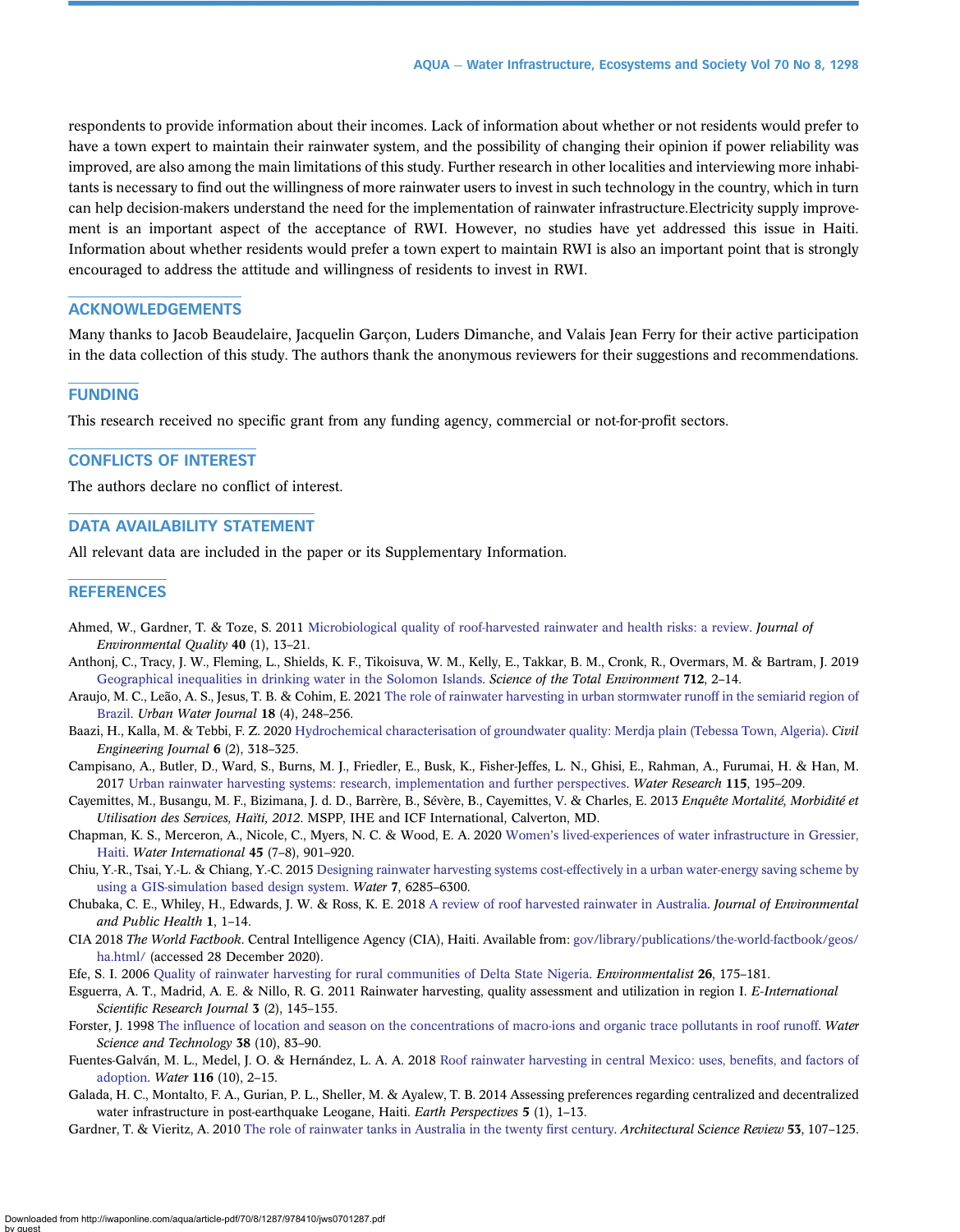- <span id="page-12-0"></span>Gelting, R., Bliss, K., Patrik, M., Lockhart, G. & Handzel, T. 2013 [Water, sanitation and hygiene in Haiti: past, present, and future.](http://dx.doi.org/10.4269/ajtmh.13-0217) American Society of Tropical Medicine and Hygiene 89 (4), 665–670.
- Ghisi, E., Bressan, D. L. & Martini, M. 2007 [Rainwater tank capacity and potential for potable water savings by using rainwater in the](http://dx.doi.org/10.1016/j.buildenv.2006.02.007) [residential sector of southeastern Brazil.](http://dx.doi.org/10.1016/j.buildenv.2006.02.007) Building and Environment 42, 1654–1666.

Ghisi, E., Colasio, B. M., Geraldi, M. & Teston, A. 2017 [Rainwater harvesting in buildings in Brazil: a literature review](http://dx.doi.org/10.3390/proceedings1010001). Proceedings 1, 1-22. González-Padrón, S. K., Lerner, A. M. & Mazari-Hiriart, M. 2019 Improving water access and health through rainwater harvesting:

perceptions of an indigenous community in Jalisco, Mexico. Sustainability 4884 (11), 2–17.

- Handia, L., Tembo, J. M. & Mwiindwa, C. 2003 [Potential of rainwater harvesting in urban Zambia.](http://dx.doi.org/10.1016/j.pce.2003.08.016) Physics and Chemistry of the Earth 28 (20–27), 893–896.
- He, X.-F., Cao, H. & Li, F.-M. 2007 [Econometric analysis of the determinants of adoption of rainwater harvesting and supplementary](http://dx.doi.org/10.1016/j.agwat.2007.01.006) [irrigation technology \(RHSIT\) in the semiarid Loess Plateau of China.](http://dx.doi.org/10.1016/j.agwat.2007.01.006) Agricultural Water Management 89 (3), 243-250.
- Hora, J. d., Cohim, E. B., Sipert, S. & Leão, A. 2017 [Quantitative microbial risk assessment \(QMRA\) of Campylobacter for roof-harvested](http://dx.doi.org/10.3390/ecws-2-04954) [rainwater domestic use.](http://dx.doi.org/10.3390/ecws-2-04954) Proceedings 2 (5), 1–9.
- IHME 2019 Institute for Health Metric and Evaluation. Available from: <https://vizhub.healthdata.org/gbd-compare/> (accessed 1 March 2021).
- Kumar, M. D. 2004 [Roof water harvesting for domestic water security: who gains and who loses?](http://dx.doi.org/10.1080/02508060408691747) Water International 29 (1), 43-53.
- Lee, J. Y., Bak, G. & Han, M. 2012 [Quality of roof-harvested rainwater e comparison of different roo](http://dx.doi.org/10.1016/j.envpol.2011.12.005)fing materials. Environmental Pollution 162, 422–429.
- Lee, K. E., Mokhtar, M., Mohd Hanafiah, M., AbdulHalim, A. & Badusah, J. 2016 [Rainwater harvesting as an alternative water resource in](http://dx.doi.org/10.1016/j.jclepro.2016.03.060) [Malaysia: potential, policies and development](http://dx.doi.org/10.1016/j.jclepro.2016.03.060). Journal of Cleaner Production 126, 218–222.
- Meera, V. & Ahammed, M. M. 2006 [Water quality of rooftop rainwater harvesting systems: a review.](http://dx.doi.org/10.2166/aqua.2006.0010) Journal of Water Supply: Research and Technology – AQUA 55 (4), 257–268.
- Mendez, C. B., Klenzendorf, J. B., Afshar, B. R., Simmons, M. T., Barrett, M. E., Kinney, K. A. & Kirisits, M. J. 2011 [The effect of roo](http://dx.doi.org/10.1016/j.watres.2010.12.015)fing [material on the quality of harvested rainwater](http://dx.doi.org/10.1016/j.watres.2010.12.015). Water Research 45, 2049–2059.
- Ministère de l'Economie et des Finances (M.E.F)/Institut Haïtien de Statistique et d'Information (IHSI) 2015 Population Totale, de 18 ans et Plus: Ménages et Densités en 2015. Port-au-Prince, Haiti.
- Ministère de l'Environnement (M.D.E.) 1999 Plan d'action pour líenvironnement. Port-au-Prince, Haiti.
- Ministère de l'Environnement (M.D.E.) 2001 Inventaire National des Gaz à effet de serre: sources et puits. Port-au-Prince, Haiti.

Mukaromah, H. 2020 Rainwater harvesting as an alternative water source in Semarang, Indonesia: the problems and benefits. IOP Conference Series: Earth and Environmental Science 447, 1–10.

- Nolan, N. & Lartigue, C. 2017 [Evaluation of the performance of rainwater harvesting systems for domestic use in Tlalpan, Mexico City.](http://dx.doi.org/10.28991/cej-2017-00000080) Civil Engineering Journal 3 (3), 137–151.
- Obianyo, J. I. 2019 [Effect of salinity on evaporation and the water cycle](http://dx.doi.org/10.28991/esj-2019-01188). Emerging Science Journal 4 (3), 255–262.
- Rasoulkhani, K., Logasa, B., Reyes, M. P. & Mostafavi, A. 2018 [Understanding fundamental phenomena affecting the water conservation](http://dx.doi.org/10.3390/w10080993) [technology adoption of residential consumers using agent-based modeling.](http://dx.doi.org/10.3390/w10080993) Water 10 (8), 2–24.
- Rayner, J., Murray, A., Joseph, M., Branz, A. & Lantagne, D. 2016 [Evaluation of household drinking water](http://dx.doi.org/10.2166/washdev.2016.121) filter distribution programs in [Haiti](http://dx.doi.org/10.2166/washdev.2016.121). Journal of Water, Sanitation and Hygiene for Development 6 (1), 42–54.
- Roa, U. F. A., Sanchez, P. A. J. & Sobremisana, M. J. 2019 Community's perception and willingness to adopt rainwater harvesting as water source in Sitio Pulot-Bae, San Antonio, Kalayaan, Laguna, Philippines. Journal of Society for Social Management Systems 12 (1), 82–92.
- Saade, L. 2005 Agir ensemble pour une gestion plus efficace des services de l'eau potable et l'assainissement en Haïti. Naciones Unidas, CEPAL, Projet CEPALC/Fondation W. K. Kellogg, México, DF.
- Seidl, M., De Gouvello, B. & Nascimento, N. 2010 Perception of Rainwater Harvesting in Public Buildings: Comparison Between Two Case Studies in France and in Brazil. NOVATECH, Lyon, France, pp. 1–10.
- Shalamzari, M. J., Sheikh, V. B., Saddodin, A. & Sarvestani, A. A. 2016 [Public perception and acceptability toward domestic rainwater](http://dx.doi.org/10.18869/modares.ecopersia.4.3.1437) [harvesting in Golestan, Limits to Up-Scaling.](http://dx.doi.org/10.18869/modares.ecopersia.4.3.1437) ECOPERSIA 4 (3), 1437–1454.
- Sharma, A. K. & Gardner, T. 2020 Comprehensive assessment methodology for urban residential rainwater tank implementation. Water 135 (12), 1–20.
- Sheikh, V. 2020 [Perception of domestic rainwater harvesting by Iranian citizens](http://dx.doi.org/10.1016/j.scs.2020.102278). Sustainable Cities and Society 60, 1-16.
- Staddon, C., Rogers, J., Warriner, C., Ward, S. & Powell, W. 2018 Why doesn'[t every family practice rainwater harvesting? Factors that affect](http://dx.doi.org/10.1080/02508060.2018.1535417) [the decision to adopt rainwater harvesting as a household water security strategy in central Uganda](http://dx.doi.org/10.1080/02508060.2018.1535417). Water International 43 (8), 1114–1135.
- Weidema, B. P. & Fantke, P. 2018 [Relating the global burden of disease to life cycles](http://dx.doi.org/10.1016/j.procir.2017.10.002). Procedia CIRP 69, 417-422.
- WHO/UNICEF 2015 Progress on Sanitation and Drinking Water 2015 Update and MDG Assessment. UNICEF, World Health Organization, Geneva, Switzerland.
- Williams, H. A., Gaines, J., Patrick, M., Berendes, D., Fitter, D. & Handzel, T. 2012 Perceptions of health communication, water treatment and sanitation in Artibonite Department, Haiti, March-April 2012. PLoS ONE 10 (11), 1–17.
- Yang, H., Wright, J. A. & Gundry, S. W. 2012 [Household water treatment in China.](http://dx.doi.org/10.4269/ajtmh.2012.11-0730a) American Society of Tropical Medicine and Hygiene 86 (3), 554–555.